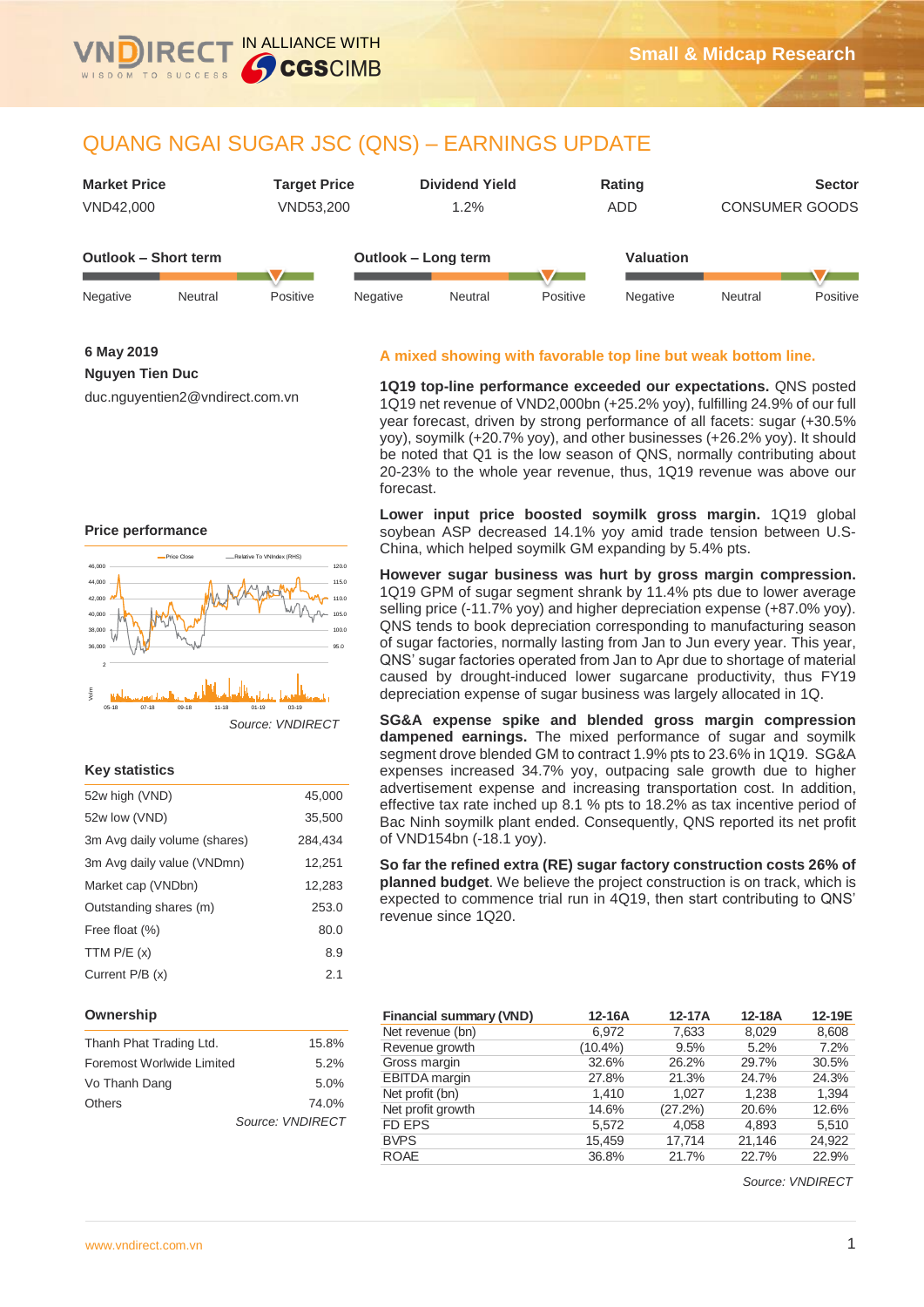# WINDIRECT IN ALLIANCE WITH

# **Figure 1: Result comparison**

| <b>VNDbn</b>         | 1Q18   | <b>1Q19</b> | %yoy         | % vs our FY19F<br>forecast | Comment                                                                                                                                                                                                                                                                                                                                                                                 |
|----------------------|--------|-------------|--------------|----------------------------|-----------------------------------------------------------------------------------------------------------------------------------------------------------------------------------------------------------------------------------------------------------------------------------------------------------------------------------------------------------------------------------------|
|                      |        |             | chg          |                            |                                                                                                                                                                                                                                                                                                                                                                                         |
| Revenue              | 1.597  | 2.000       | 25,2%        | 24,9%                      |                                                                                                                                                                                                                                                                                                                                                                                         |
| +Sugar               | 484    | 632         | 30,5%        | 28.1%                      |                                                                                                                                                                                                                                                                                                                                                                                         |
| ++Sales vol (tonnes) | 40.889 | 59.589      | 45,7%        | 29,2%                      |                                                                                                                                                                                                                                                                                                                                                                                         |
| ++ASP (VND/kg)       | 11.840 | 10.600      | $-11,7%$     |                            | -3,9% ASP was lower due to global and regional sugar price trend                                                                                                                                                                                                                                                                                                                        |
| +Soymilk             | 659    | 795         | 20,7%        | 20.6%                      | Sale volume of soymilk increased inline with better performance of major<br>FMCG companies in 1Q19. (Note that both VNM and SAB reported high<br>revenue growth rate of 8.8% yoy and 19.6% yoy respectively in the same<br>period)                                                                                                                                                      |
| +Other               | 454    | 573         | 26,2%        | 29,9%                      | - Beer, bottled water, confectionery sales grew inline with other FMCG<br>companies as above.<br>- Biomas energy plant ran at full capacity brought higher revenue<br>(VND78bn in 1Q19 compared with VND15bn same period last year)                                                                                                                                                     |
| Gross profit         | 407    | 472         | 17,4%        | 19,8%                      |                                                                                                                                                                                                                                                                                                                                                                                         |
| <b>GPM</b>           | 25,5%  | 23,6%       | -1,9% pts    | -6,1% pts                  |                                                                                                                                                                                                                                                                                                                                                                                         |
| +Sugar GPM           | 15,7%  | 4,4%        | $-11,4%$ pts |                            | QNS tends to book depreciation corresponding to manufacturing season<br>of sugar factories, normally lasting from Jan to June every year. This year,<br>-7,9% pts QNS' sugar factories operated from Jan to Apr due to shortage of material<br>caused by drought-induced lower sugarcane productivity, thus FY19<br>depreciation expense of sugar business was largely allocated in 1Q. |
| +Soymilk GPM         | 37.6%  | 43.0%       | 5,4% pts     |                            | 1Q19 average soybean price decreased 14.6% yoy due to global price<br>-0.6% pts trend, caused by unsolved trade conflict between The U.S (world's largest<br>soybean exporter) and China (world's biggest soybean importer)                                                                                                                                                             |
| +Other GPM           | 18,3%  | 21,8%       | $3,6\%$ pts  | $-0,1\%$ pts               |                                                                                                                                                                                                                                                                                                                                                                                         |
| SG&A                 | 216    | 291         | 34,9%        | 28,2%                      |                                                                                                                                                                                                                                                                                                                                                                                         |
| SG&A as % of revenue | 13,5%  | 14,6%       | 1,0% pts     | 1,7% pts                   | - Advertisement and promotion (A&P) expense as % of revenue rose 1.7%<br>pts yoy to 5.8% in 1Q19.<br>- Transportation spending as % revenue increase 0.4% pts yoy to 2.4% in<br><b>1Q19</b>                                                                                                                                                                                             |
| <b>EBITDA</b>        | 333    | 461         | 38,5%        | 24,7%                      |                                                                                                                                                                                                                                                                                                                                                                                         |
| EBITDA margin        | 21%    | 23%         | 2,2% pts     | $-0,2%$                    |                                                                                                                                                                                                                                                                                                                                                                                         |
| Pre-tax profit       | 209    | 189         | $-9.9%$      | 13,5%                      |                                                                                                                                                                                                                                                                                                                                                                                         |
| EBT margin           | 13%    | 9%          | -3,7% pts    | $-8,0\%$ pts               |                                                                                                                                                                                                                                                                                                                                                                                         |
| <b>NPAT</b>          | 188    | 154         | $-18,1%$     | 12,5%                      |                                                                                                                                                                                                                                                                                                                                                                                         |
| Net margin           | 11,8%  | 7,7%        | -4,1% pts    | $-7,7%$ pts                | Effective CIT rate increase by 8.1% pts as Bac Ninh soymilk plant's tax<br>incentive period ended.                                                                                                                                                                                                                                                                                      |

Source: VNDIRECT

#### **Figure 2: Peer comparison (Data as of 02 May 2019)**

|                 |               | Market cap | <b>TTM NPAT</b> | <b>TTM EPS</b> |                |                |        |              |                        |
|-----------------|---------------|------------|-----------------|----------------|----------------|----------------|--------|--------------|------------------------|
| <b>Peers</b>    | <b>Market</b> | (US\$ m)   | growth $(\%)$   | growth $(\%)$  | <b>ROA (%)</b> | <b>ROE (%)</b> | D/E(x) | TTM $P/E(x)$ | TTM $P/B(x)$           |
| <b>Beverage</b> |               |            |                 |                |                |                |        |              |                        |
| <b>VNM</b>      | Vietnam       | 9,734.8    | 2.5%            | 2.5%           | 26.9%          | 35.7%          | 0.1x   | 21.9x        | 7.8x                   |
| SAB             | Vietnam       | 6,720.3    | $-8.9%$         | $-8.9%$        | 18.6%          | 24.8%          | 0.0x   | 36.5x        | 9.1x                   |
| <b>VCF</b>      | Vietnam       | 208.0      | 7.7%            | 7.7%           | 28.0%          | 39.7%          | 0.3x   | 8.1x         | 3.2x                   |
| <b>SKV</b>      | Vietnam       | 23.4       | 22.2%           | 22.2%          | 15.0%          | 25.8%          | 0.3x   | 6.7x         | 1.7x                   |
| Average         |               | 5.554.4    | 0.5%            | 0.5%           | 24.5%          | 33.4%          | 0.1x   | 18.3x        | 6.7x                   |
| <b>Sugar</b>    |               |            |                 |                |                |                |        |              |                        |
| <b>SBT</b>      | Vietnam       | 413.2      | 4.6%            | 4.6%           | 2.6%           | 7.3%           | 1.5x   | 21.2x        | 1.5x                   |
| <b>SLS</b>      | Vietnam       | 16.8       | $-59.1%$        | $-59.1%$       | 4.4%           | 11.8%          | 1.2x   | 6.9x         | 0.8x                   |
| <b>KTS</b>      | Vietnam       | 3.8        | 20.1%           | 20.1%          | 2.5%           | 6.3%           | 1.4x   | 8.8x         | 0.6x                   |
| A verage        |               | 215.0      | $-27.3%$        | $-27.3%$       | 3.5%           | 9.5%           | 1.3x   | 12.3x        | 1.2x                   |
| QNS             | Vietnam       | 521.0      | 20.6%           | 20.6%          | 14.6%          | 23.5%          | 0.6x   | 8.9x         | 2.1x                   |
|                 |               |            |                 |                |                |                |        |              | Couron WIDIDECT EiinDr |

Source: VNDIRECT, FiinPro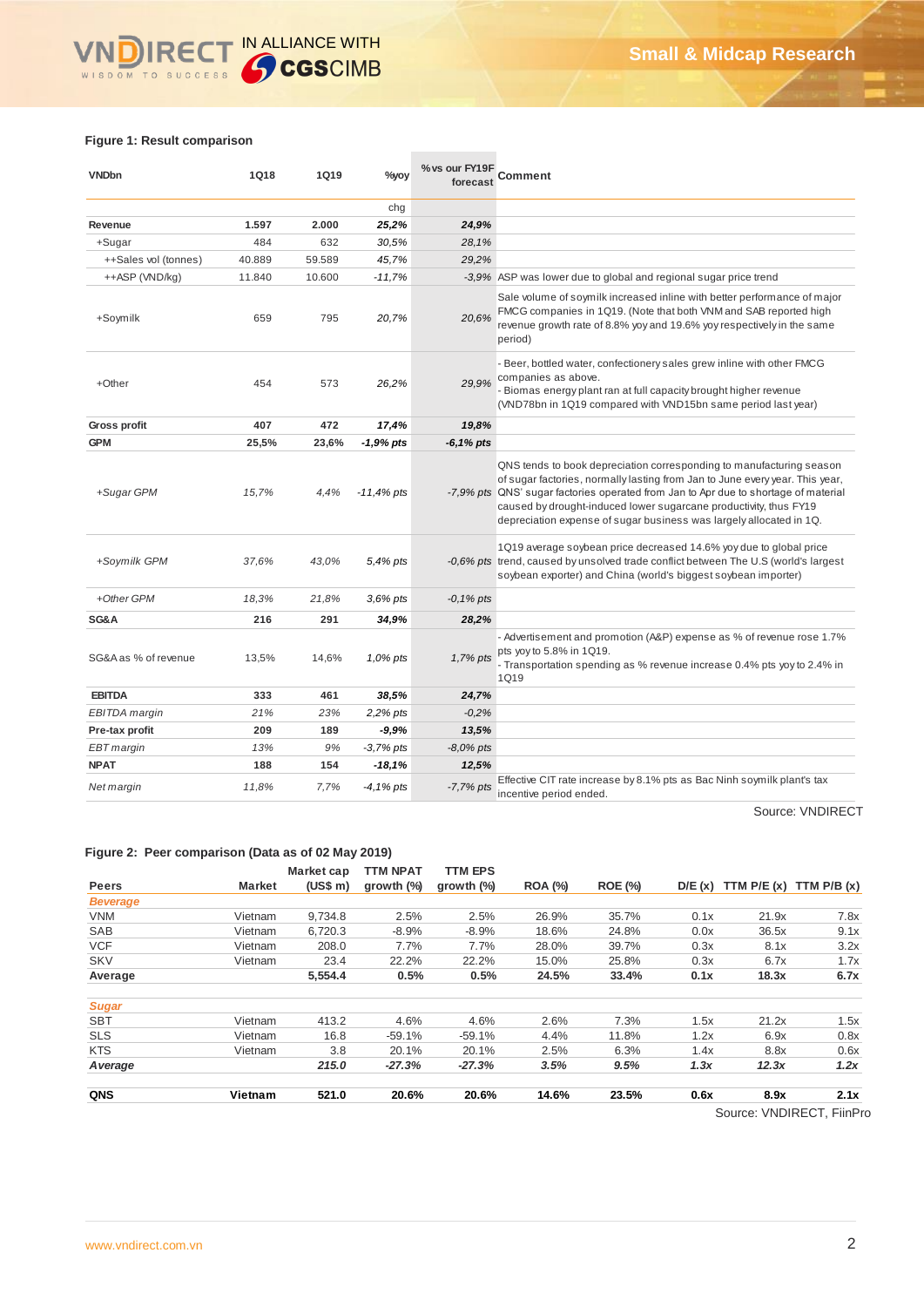#### IN ALLIANCE WITH **IRE** WISDOM TO SUCCESS

**Valuation**



| (VNDbn)                          | 12-17A  | 12-18A   | 12-19E   |
|----------------------------------|---------|----------|----------|
| Net revenue                      | 7,633   | 8,029    | 8,608    |
| Cost of sales                    | (5,637) | (5,645)  | (5,979)  |
| Gen & admin expenses             | (146)   | (240)    | (257)    |
| Selling expenses                 | (697)   | (792)    | (849)    |
| <b>Operating profit</b>          | 1,153   | 1,352    | 1,523    |
| <b>Operating EBITDA</b>          | 1,567   | 1,844    | 2,038    |
| Depreciation and amortisation    | (414)   | (493)    | (515)    |
| <b>Operating EBIT</b>            | 1,153   | 1,352    | 1,523    |
| Interest income                  | 38      | 87       | 80       |
| <b>Financial expense</b>         | (78)    | (96)     | (87)     |
| Net other income                 | 26      | 57       | 61       |
| Income from associates & JVs     | 0       | $\Omega$ | $\Omega$ |
| Pre-tax profit                   | 1,138   | 1,400    | 1,577    |
| Tax expense                      | (112)   | (162)    | (182)    |
| Minority interest                | 0       | 0        | 0        |
| Net profit                       | 1,027   | 1,238    | 1,394    |
| Adj. net profit to ordinary      | 1,027   | 1,238    | 1,394    |
| Ordinary dividends               | (366)   | (367)    | (439)    |
| <b>Retained earnings</b>         | 661     | 871      | 955      |
|                                  |         |          |          |
| (VNDbn)                          | 12-17A  | 12-18A   | 12-19E   |
| Cash and equivalents             | 528     | 418      | 1,043    |
| Short term investments           | 751     | 1,699    | 1,249    |
| <b>Accounts receivables</b>      | 289     | 468      | 698      |
| Inventories                      | 320     | 589      | 674      |
| Other current assets             | 19      | 8        | 20       |
| <b>Total current assets</b>      | 1,907   | 3,182    | 3,684    |
| <b>Fixed assets</b>              | 4,852   | 4,601    | 5,001    |
| Total investments                | 0       | 1        | 0        |
| Other long-term assets           | 240     | 221      | 323      |
| <b>Total assets</b>              | 6,999   | 8,006    | 9,009    |
| Short-term debt                  | 1,404   | 1,727    | 1,767    |
| Accounts payable                 | 540     | 446      | 386      |
| Other current liabilities        | 401     | 455      | 517      |
| <b>Total current liabilities</b> | 2,345   | 2,628    | 2,669    |
| Total long-term debt             | 145     | 0        | 0        |
| Other liabilities                | 27      | 28       | 34       |
| Share capital                    | 2,438   | 2,926    | 2,926    |
| Retained earnings reserve        | 2,135   | 2,465    | 3,362    |
| Shareholders' equity             | 4,482   | 5,350    | 6,306    |
| Minority interest                | 0       | 0        | 0        |
| Total liabilities & equity       | 6,999   | 8.006    | 9,009    |





| (VNDbn)                                     | 12-17A   | 12-18A   | 12-19E   |
|---------------------------------------------|----------|----------|----------|
| Pretax profit                               | 1,138    | 1,400    | 1,577    |
| Depreciation & amortisation                 | 414      | 493      | 515      |
| Tax paid                                    | (116)    | (138)    | (182)    |
| Other adjustments                           | 57       | 31       | 53       |
| Change in working capital                   | 131      | (246)    | (279)    |
| Cash flow from operations                   | 1,625    | 1,539    | 1,684    |
| Capex                                       | (874)    | (566)    | (950)    |
| Proceeds from assets sales                  | $\Omega$ | $\Omega$ | $\Omega$ |
| Others                                      | (196)    | (948)    | 450      |
| Other non-current assets changes            | 19       | 57       | (102)    |
| Cash flow from investing activities         | (1,051)  | (1, 457) | (602)    |
| New share issuance                          | (0)      | (0)      | $\Omega$ |
| Shares buyback                              | $\Omega$ | $\Omega$ | $\Omega$ |
| Net borrowings                              | 222      | 389      | 40       |
| Other financing cash flow                   | (64)     | (252)    | (58)     |
| Dividends paid                              | (339)    | (328)    | (439)    |
| Cash flow from financing activities         | (182)    | (191)    | (457)    |
| Cash and equivalents at beginning of period | 137      | 528      | 418      |
| Total cash generated                        | 391      | (110)    | 625      |
| Cash and equivalents at the end of period   | 528      | 418      | 1,043    |

#### **Key ratios**

|                         | 12-17A     | 12-18A | 12-19E |
|-------------------------|------------|--------|--------|
| <b>Dupont</b>           |            |        |        |
| Net profit margin       | 13.5%      | 15.4%  | 16.2%  |
| Asset turnover          | 1.16       | 1.07   | 1.01   |
| <b>ROAA</b>             | 15.6%      | 16.5%  | 16.4%  |
| Avg assets/avg equity   | 1.56       | 1.53   | 1.46   |
| <b>ROAE</b>             | 24.5%      | 25.2%  | 23.9%  |
| <b>Efficiency</b>       |            |        |        |
| Days account receivable | 1.04       | 3.91   | 7.68   |
| Days inventory          | 20.7       | 38.1   | 41.1   |
| Days creditor           | 34.9       | 28.8   | 23.5   |
| Fixed asset turnover    | 1.70       | 1.70   | 1.79   |
| <b>ROIC</b>             | 17.0%      | 17.5%  | 17.3%  |
| Liquidity               |            |        |        |
| Current ratio           | 0.81       | 1.21   | 1.38   |
| Quick ratio             | 0.68       | 0.99   | 1.13   |
| Cash ratio              | 0.55       | 0.81   | 0.86   |
| Cash cycle              | (13.2)     | 13.2   | 25.3   |
| Growth rate (yoy)       |            |        |        |
| Revenue growth          | 9.5%       | 5.2%   | 7.2%   |
| Operating profit growth | $(24.0\%)$ | 17.2%  | 12.7%  |
| Net profit growth       | (27.2%)    | 20.6%  | 12.6%  |
| EPS growth              | (27.2%)    | 20.6%  | 12.6%  |
| Share value             |            |        |        |
| FD EPS (VND)            | 4,058      | 4,893  | 5,510  |
| BVPS (VND)              | 21.836     | 21.146 | 24.922 |

*Source: VNDIRECT*